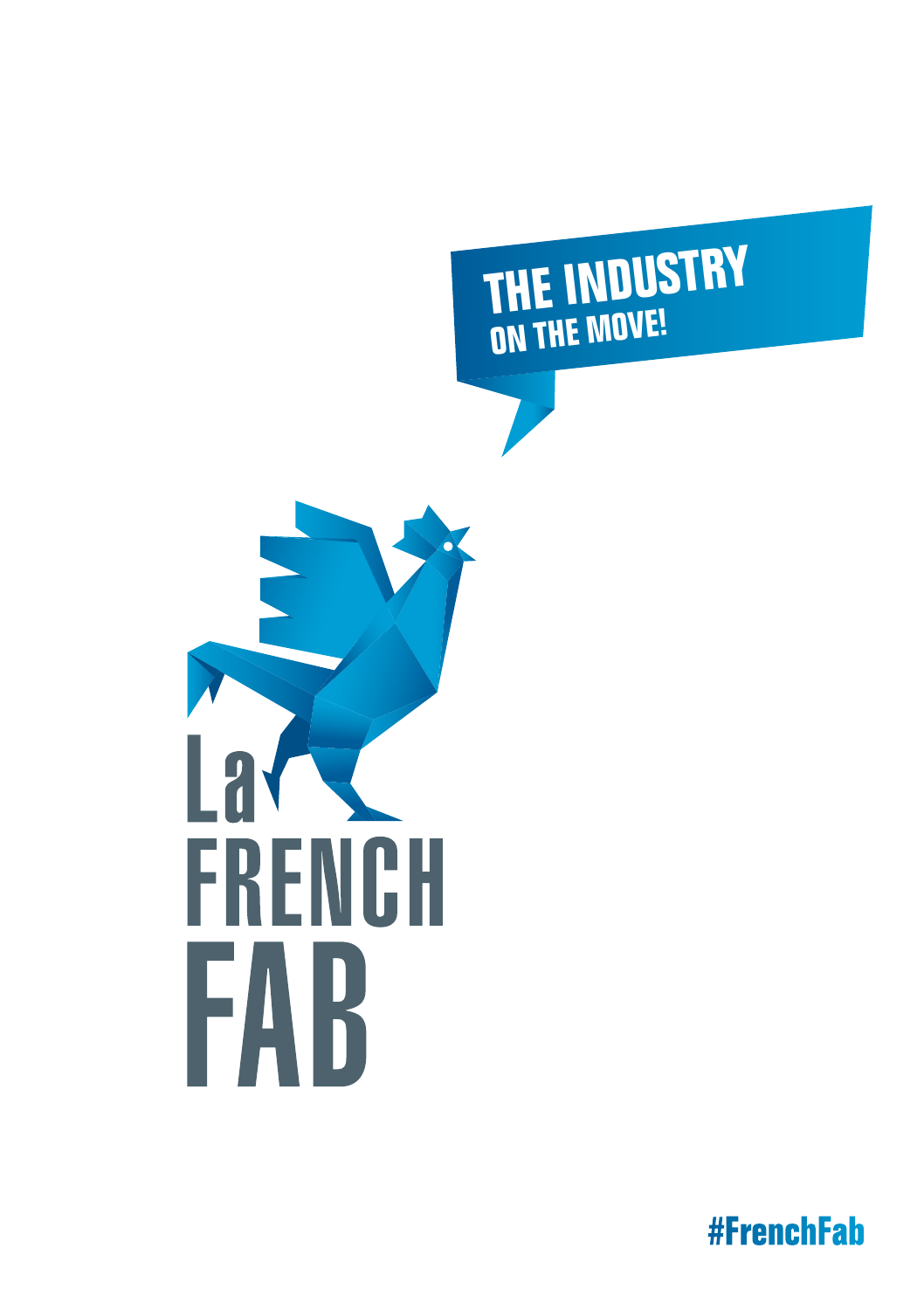# **WHAT IS THE FRENCH FAB?**

#### **A SHOWCASE FOR**

the innovative and creative excellence of the French industrial ecosystem today

### **AN IDENTITY TO REPRESENT**

the confidence and national pride of French industry today

### **AN ENTREPRENEURIAL NARRATIVE**

of sustainable venturing by French entrepreneurs as they develop their ventures

# **A BANNER TO UNITE FRENCH ENTREPRENEURS AS ONE TEAM**

in France and abroad

### **A MARKETING TOOL TO PROMOTE**

and attract talent and capital investment

#### **A PROMOTER OF FRENCH KNOW-HOW**

from traditional craftsmanship to futuristic innovative design with a highly skilled, qualified and ambitious workforce

#### **A PLATFORM FOR THE INDUSTRY OF THE FUTURE « À LA FRANÇAISE »:**

Digitalization of the value chain - Automation - Monitoring and Control - Energy Efficiency, Environmental Footprint - Composites, New Materials and Assembly - Additive Manufacturing and workforce agility

# **A HUB FOR THE ENTIRE FRENCH INDUSTRIAL ECOSYSTEM**

from the smallest to the largest company structure

#### **A FORUM FOR THE ENCOUNTER**

between a high-performance industrial base with the spark of innovative genius from our startups

#### **A NETWORK OF FRENCH COMPANIES,**

at the heart of the national economy and motor for generating employment in our regions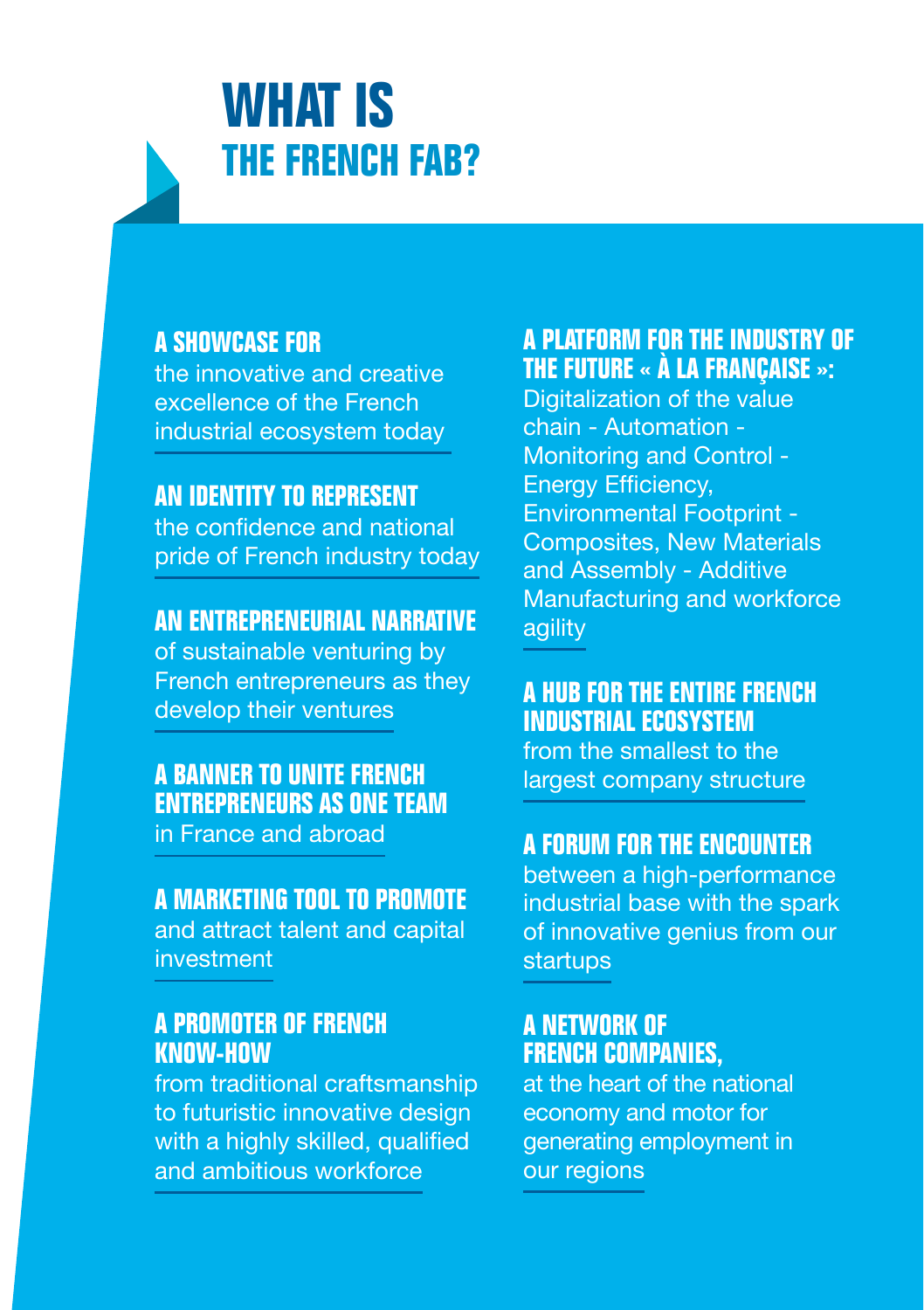# **COMPANIES IN THE FRENCH FAB**





French **INDUSTRIAL** companies and their **SERVICE PROVIDERS** operating throughout France



**AMBITIOUS,** forward-looking French companies committed to **GROWTH, INNOVATION, EXPORT** and ready to progress as a team



French companies **WITH STRONG ROOTS IN THEIR REGION** pursuing a long term growth strategy



**FRENCH SMI, ETI, AND MAJOR INDUSTRIAL GROUPS** focused on **GENERATING EMPLOYMENT**



French companies open to the evolutions brought by the **DIGITAL, NEW TECHNOLOGIES, GREEN ECONOMY** and that have the capacity to reinvent themselves